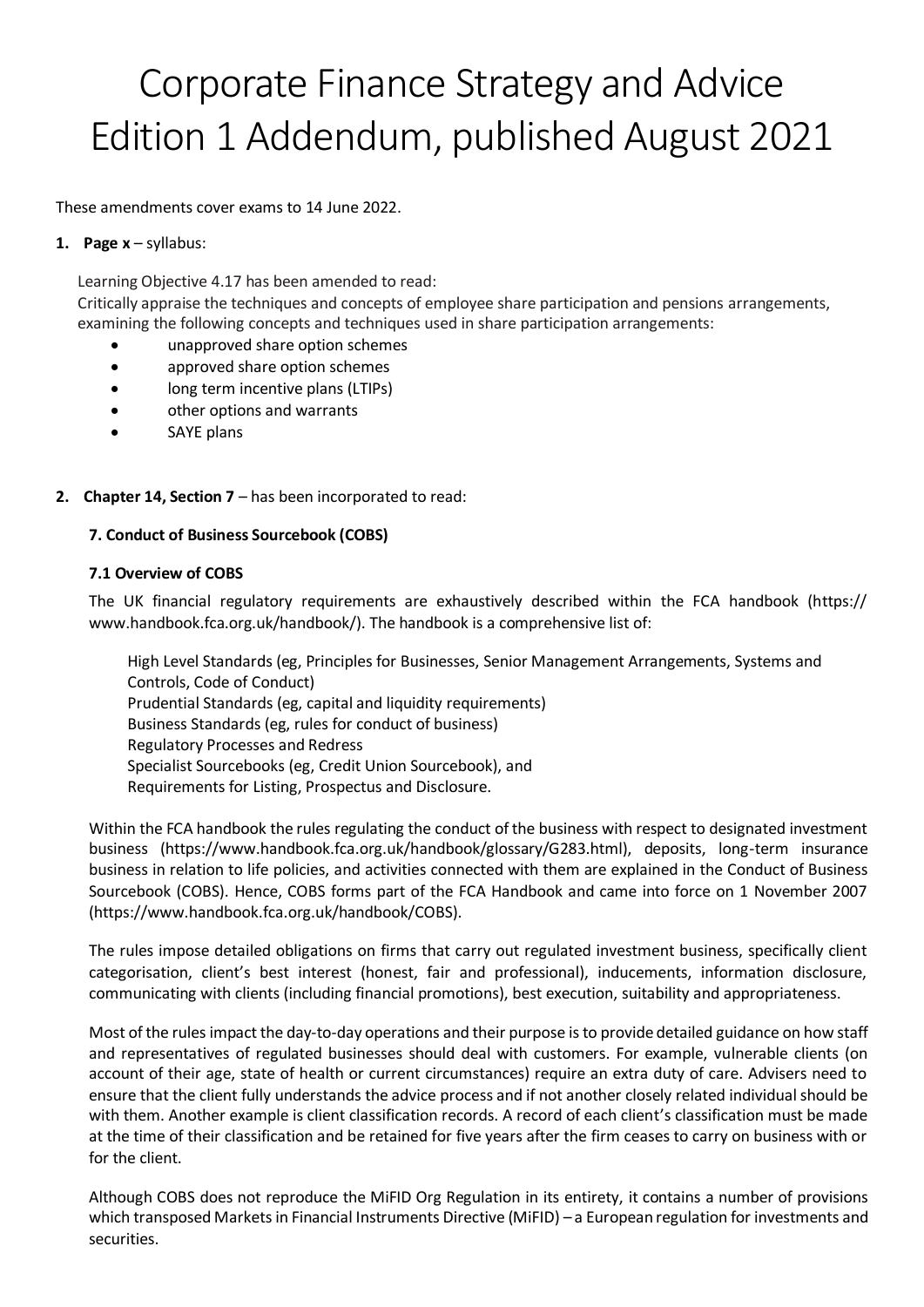COBS consists of the following main sections:

- **Application of Rules (COBS 1)** designated investment business
	- o deposits (including structured deposits)
	- o long-term insurance business.
- **Conduct of Business Obligations (COBS 2)** acting honestly, fairly and professionally
	- o information disclosure before providing services
	- o inducements
	- o research and execution services
	- o agent as client and reliance on others
	- o optional additional products.

## • **Client Categorisation and Communication (COBS 3–5)** retail, professional and eligible counterparty

- o appropriate levels of protection
- o policies, procedures and records
- o promotions that are fair, clear and not misleading
- o communication with retails clients
- o direct offer financial promotions and cold calls
- o identification and approval process and records
- o distance communications.

## • **Information about the Firm; Insurance Distribution and Client Agreements (COBS 6–8)**

- o information about the firm
- o charging and remuneration, commissions
- o product providers and platform services
- o descriptions and disclosure
- o additional insurance distribution obligations
- o client agreements (eg, must enter into a written basic agreement, on paper or other durable medium).

### • **Suitability and Appropriateness (COBS 9–10)**

- o suitability versus appropriateness (financial situation, investment objectives, risk elements (attitude, capacity, knowledge and experience)
- o assessing suitability and suitability
- o appropriateness assessment, obligations, client warnings, guidance and applicability.

## • **Dealing and Managing; Preparing and Providing Product Information; Cancellation (COBS 11–15)**

- o best execution
- o quality of execution, client order handling, limit orders
- o personal account dealing
- o recording telephone and electronic communications
- o cancellation rights, communication, exercising and effects of cancellation.

## • **Reporting Information to Clients, Claims Handling for Long-Term Care Insurance, Specialist Regimes (such as energy markets and stocklending) (COBS 16–18)**

- o pensions supplementary provisions
- o the with-profits funds
- o permitted and restricted distribution of certain complex investment products.

### **7.2 COBS regarding the Corporate Finance Business**

Corporate finance business involves, for example, advice and arranging activities for issuing new debt or equity, corporate restructuring and M&A activities. Therefore, firms carrying out corporate finance business routinely have access to inside and confidential information. This presents a risk of improper disclosure, insider dealing and market abuse behaviours, and therefore potentially undermines the market integrity. The FCA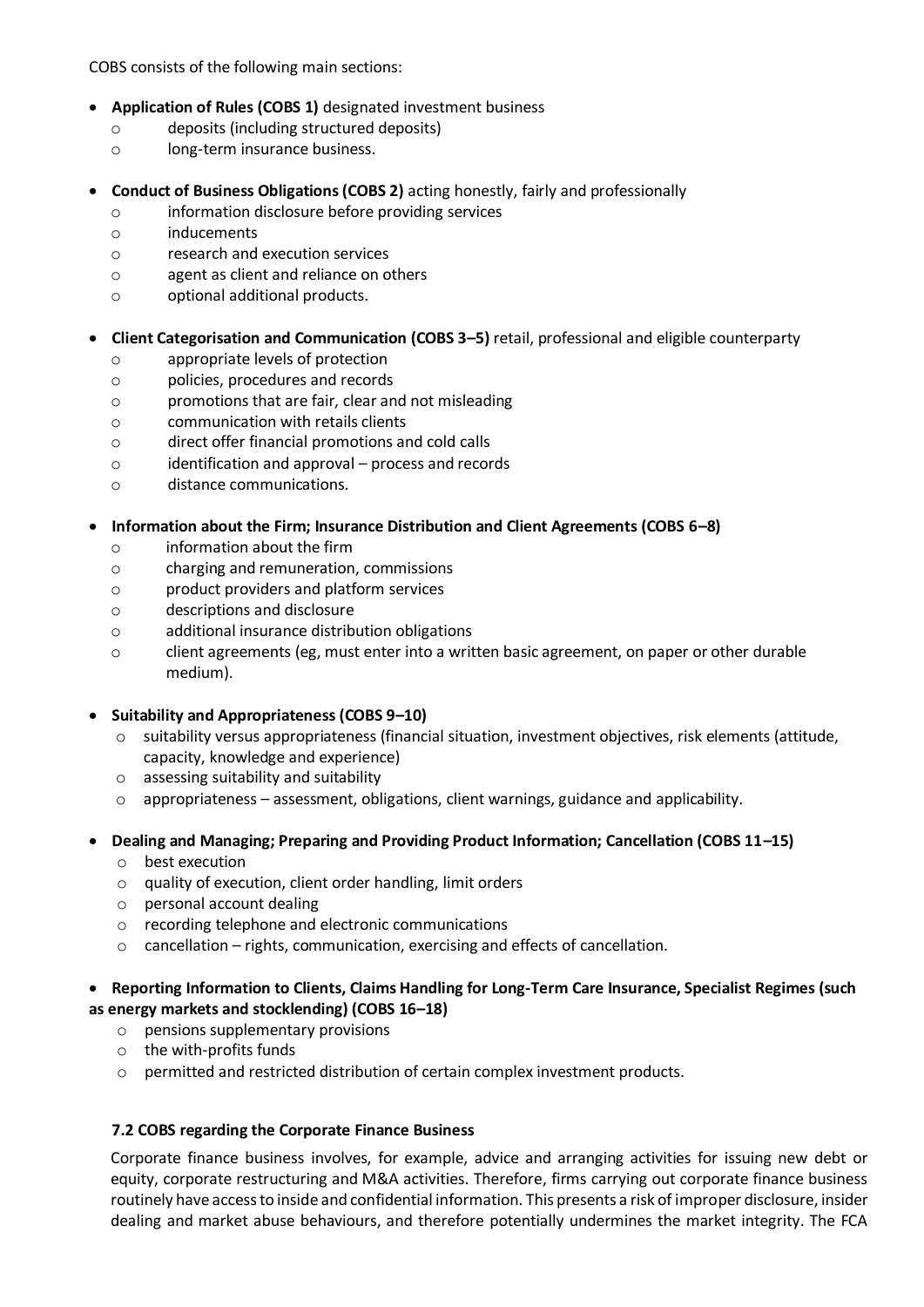found that there are poor systems and controls in respect of the handling of confidential and inside information within some of these firms.

Record keeping (ie, records of telephone conversations and electronic communications) has the benefit that it reduces or removes the scope for misconduct in wholesale markets and to protect and enhance market integrity. Therefore, record keeping is a useful tool for firms' compliance with the FCA requirements and for the FCA to assess how the firm is complying with their wider regulatory requirements. This includes the management of conflicts of interest which are inherent in the provision of corporate finance business, particularly in respect of underwriting and placing.

Certain corporate finance activities, such as advice and underwriting, do not fall under MiFID, as MiFID does not require the recording of all activities where detriment may arise, for example, in relation to all corporate finance business or the service of portfolio management. This raises a potential gap in oversight and provides regulatory arbitrage. It also raises the risk that detriment caused by market abuse and non-compliance with conduct of business obligations will not be sufficiently addressed in the UK. Therefore, MiFID requires the UK to introduce a regime 'at least analogous' to the taping requirements articulated under the Directive.

MiFID requires member states to implement an 'analogous' record keeping regime – in line with the new requirements – for firms exempt from MiFID under Article 3, which receive, transmit or execute orders on behalf of their clients or deal on own account (Article 3 firms primarily are retail investment advisors and corporate finance boutiques, with a very small number of venture capital firms).

While the FCA applies the revised requirements to Article 3 retail investment advisers and venture capital firms, it kept the existing dis-application of the record keeping requirements under COBS 11.5 to Article 3 corporate finance boutiques, as for the most part these firms are not undertaking the relevant activities which require the revised provisions to apply. However, they will be subject to the taping requirements as well as the general record keeping requirements under SYSC 9.

Given that these firms will be subject to the new taping requirements and the enhanced general record keeping requirement from revised SYSC 9 provisions, the FCA believes, when taken collectively, that these requirements provide a level of investor protection comparable to the specific record-keeping requirements and meets the requirement of having an 'analogous' regime.

### **3. Chapter 17, Section 6** – has been incorporated to read:

#### **6. The Investment Association (The IA)**

The UK investment management industry has a major role in the UK economy, helping millions of individuals and families achieve their life goals by helping grow their investments (mainly through workplace pensions). According to the IA, 75% of UK households use an investment manager's services (directly or indirectly). The industry also invests billions of pounds in companies and the financing of transport networks, hospitals, schools and housing projects. The investment management industry supports more than 100,000 jobs in the UK and is the largest industry of its kind in Europe, and the second largest in the world, after America. The IA's members range from small, independent UK investment firms to Europe-wide and global players. Collectively they manage over £9.4 trillion of assets on behalf of their clients in the UK and around the world. This equals to 13% of the £75 trillion global assets under management.

In summary, the IA:

- acts as their voice and represents their interests to policymakers and regulators, and helps explain to the wider world what the industry does
- leads learning, training and development initiatives to ensure compliance with the regulatory requirements and best practice
- consults widely with members on issues affecting the industry, such as market trends, new technology, and data use
- has five key policy divisions, covering every aspect of the investment management industry:
	- o policy, strategy and research (including funds, pensions and statistics)